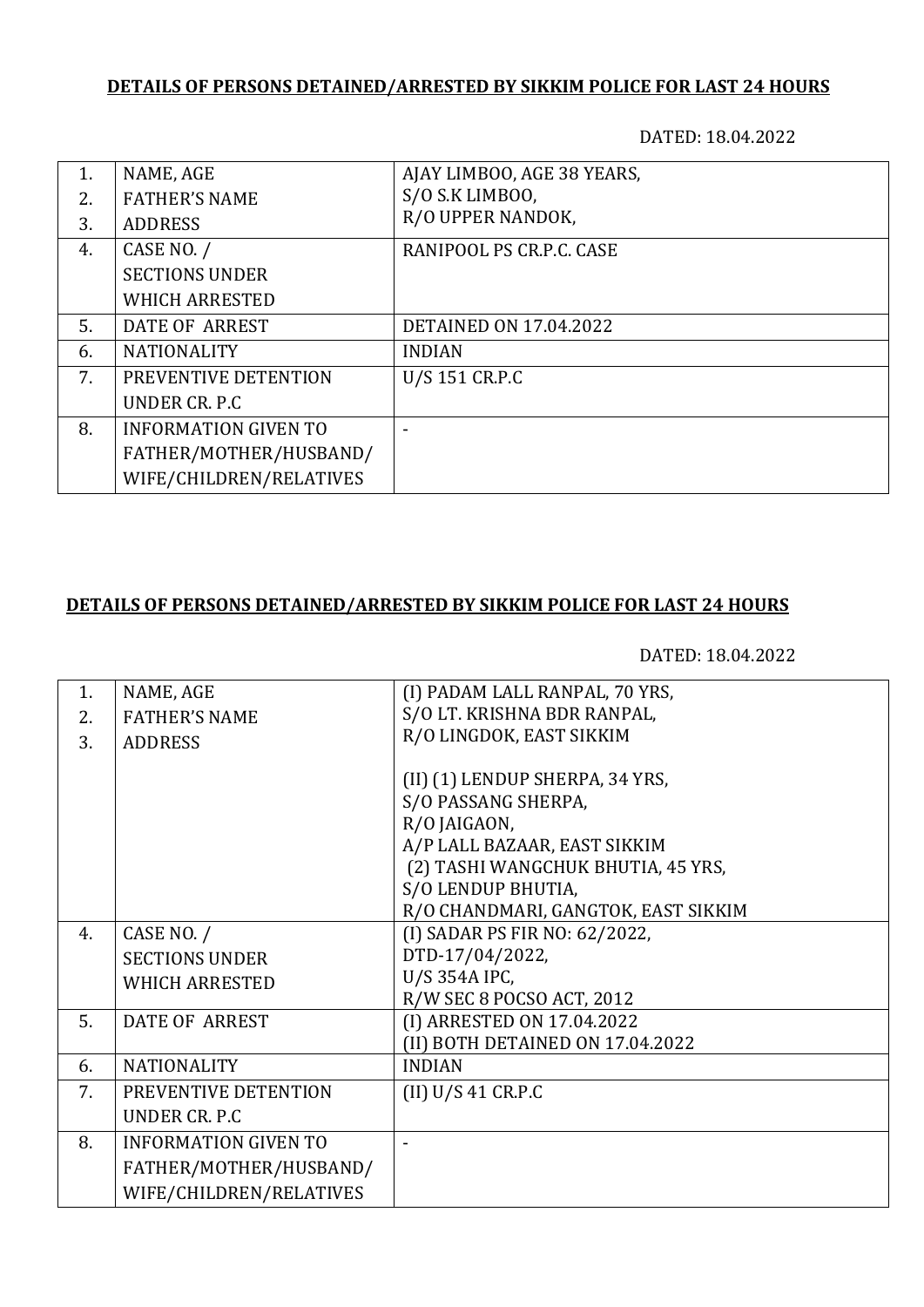## **DETAILS OF PERSONS DETAINED/ARRESTED BY SIKKIM POLICE FOR LAST 24 HOURS**

DATED: 18.04.2022

| 1. | NAME, AGE                   | (I) SAROJ CHETTRI, 26 YRS,       |
|----|-----------------------------|----------------------------------|
| 2. | <b>FATHER'S NAME</b>        | S/O LT. SURJAY CHETTRI,          |
| 3. | <b>ADDRESS</b>              | R/O RUNGDUNG RHENOCK             |
|    |                             |                                  |
|    |                             | (II) BIR BDR. PRADHAN, 34 YRS,   |
|    |                             | S/O INDRA BDR. PRADHAN,          |
|    |                             | R/O RUNGDUNG, RHENOCK            |
| 4. | CASE NO. /                  | (I) RHENOCK PS FIR NO.: 07/2022, |
|    | <b>SECTIONS UNDER</b>       | DATED: 17/04/2022,               |
|    | <b>WHICH ARRESTED</b>       | U/S 457/380 OF IPC               |
|    |                             |                                  |
| 5. | DATE OF ARREST              | (I) ARRESTED ON 17.04.2022       |
|    |                             | (II) DETAINED ON 17.04.2022      |
| 6. | <b>NATIONALITY</b>          | <b>INDIAN</b>                    |
| 7. | PREVENTIVE DETENTION        | (II) U/S 151 CR.P.C              |
|    | UNDER CR. P.C.              |                                  |
| 8. | <b>INFORMATION GIVEN TO</b> |                                  |
|    | FATHER/MOTHER/HUSBAND/      |                                  |
|    | WIFE/CHILDREN/RELATIVES     |                                  |

# **DETAILS OF PERSONS DETAINED/ARRESTED BY SIKKIM POLICE FOR LAST 24 HOURS**

DATED: 18.04.2022

| 1. | NAME, AGE                   | DAWA BHUTIA, 32 YRS,          |
|----|-----------------------------|-------------------------------|
| 2. | <b>FATHER'S NAME</b>        | S/O CHUNG TSHERING BHUTIA,    |
| 3. | <b>ADDRESS</b>              | <b>R/O LOWER GHURPSEY</b>     |
| 4. | CASE NO. /                  | NAMCHI PS SPA ACT             |
|    | <b>SECTIONS UNDER</b>       |                               |
|    | <b>WHICH ARRESTED</b>       |                               |
| 5. | <b>DATE OF ARREST</b>       | <b>DETAINED ON 17.04.2022</b> |
| 6. | <b>NATIONALITY</b>          | <b>INDIAN</b>                 |
| 7. | PREVENTIVE DETENTION        | <b>U/S 169 SPA ACT</b>        |
|    | UNDER CR. P.C               |                               |
| 8. | <b>INFORMATION GIVEN TO</b> |                               |
|    | FATHER/MOTHER/HUSBAND/      |                               |
|    | WIFE/CHILDREN/RELATIVES     |                               |